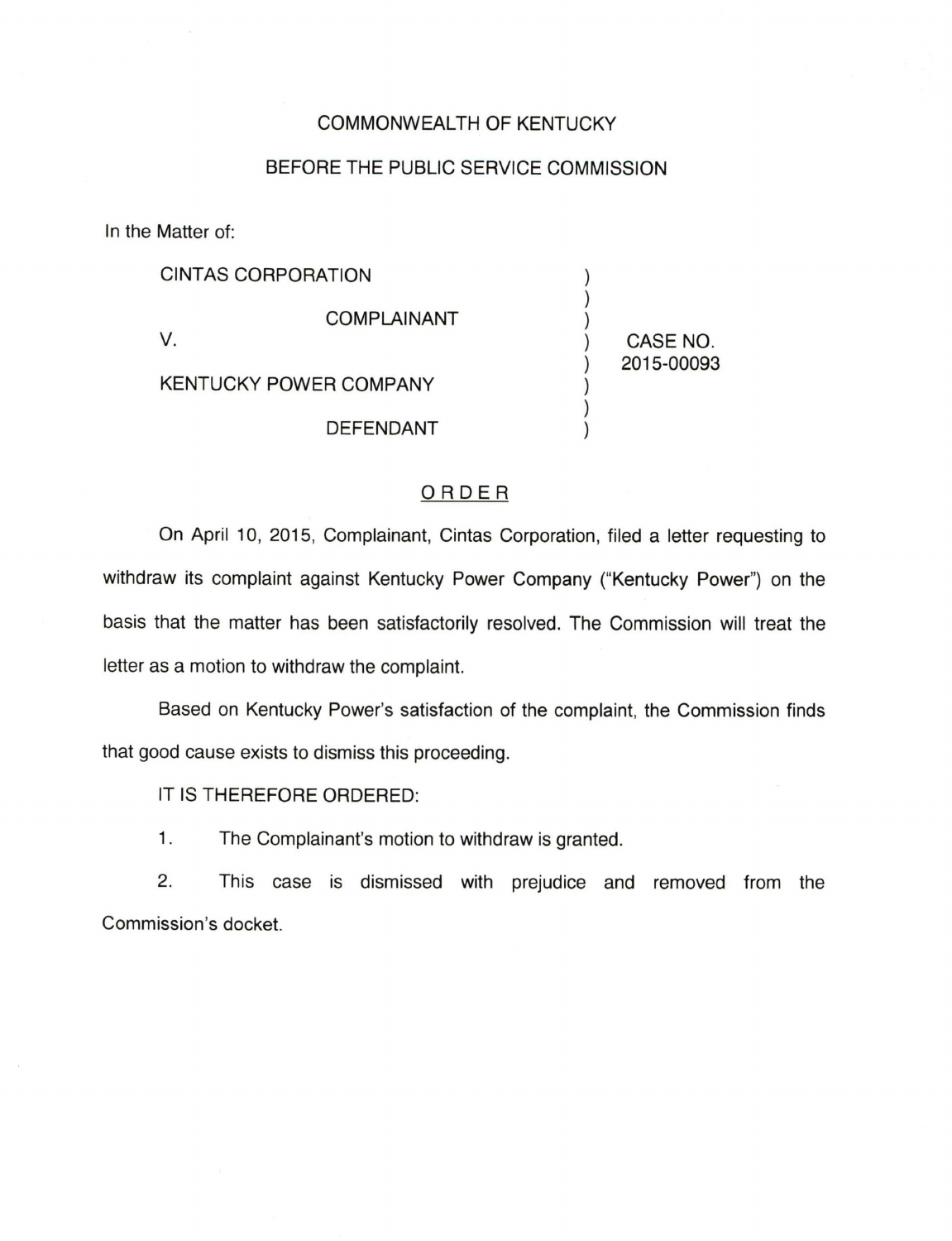

ATTEST: Executive pirector